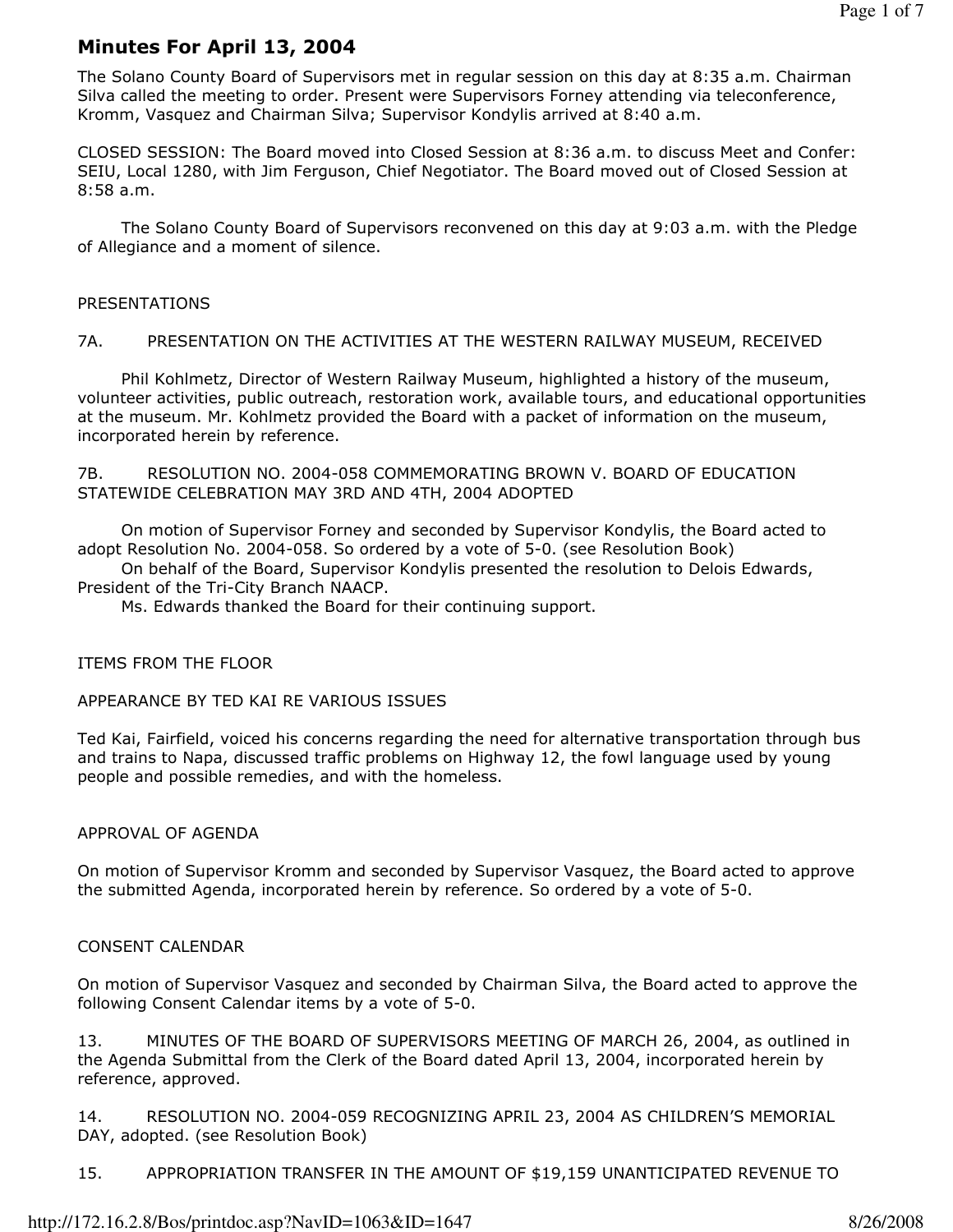UTILIZE ADDITIONAL HOMELAND SECURITY GRANT FUNDS, as outlined in the Agenda Submittal from the Sheriff dated April 13, 2004, incorporated herein by reference, approved.

16. RESOLUTION NO. 2004-060 AUTHORIZING THE APPLICATION FOR CONTINUATION FUNDING AND PLAN MODIFICATION UNDER THE JUVENILE JUSTICE CRIME PREVENTION ACT OF 2000, adopted. (see Resolution Book)

17. CONTRACT AMENDMENT WITH MEAD & HUNT, INC. RE AIRPORT CONSULTING SERVICES, as outlined in the Agenda Submittal from Transportation dated April 13, 2004, incorporated herein by reference, approved and County Administrator authorized to sign said contract on behalf of Solano County.

#### **ORDERS**

19. PRESENTATION FROM FIRST 5 SOLANO CHILDREN AND FAMILIES COMMISSION ON THEIR GRANT PROCESS, RECEIVED

 Christina Linville, First 5 Solano Children & Families Commission, reviewed the information contained in the Agenda Submittal from her department dated April 13, 2004, incorporated herein by reference, regarding the processes and methods utilized by First 5 Solano Children and Families Commission. Ms. Linville expressed concern with the declining funding source over time; the questions of program sustainability commissions around the State are grappling with, and discussed the possible use of a medical mobile van. The commission is putting in place the infrastructure that will give the commission the information it needs to make investments and measure their effectiveness appropriately.

 Responding to questions posed by Supervisor Vasquez regarding how the tobacco money is allocated, Ms. Linville discussed the State formula that is based on the money the tax brings in and the County birth rate to determine the County portion, and further discussed the decline in funding hopefully through the quit smoking campaign.

 Supervisor Kromm noted concern with the mini and capitol grants and the extensive time needed for grant management, with grants in the priority/focus areas there will be a close working relationship to ensure the goals in the grants are being met, but feels the larger grants will meet the big objectives that will measurably improve the lives of kids 0 to 5. Supervisor Kromm commended Ms. Linville regarding Attachment E Priorities, Goals and Results that are well thought out and discussed detailed indicators. Responding Ms. Linville noted recent approval by the commission of the Strategic Framework and Evaluation process.

Responding to questions posed by Supervisor Forney regarding responses to grant applicants, and if the applicant would be considered in the next round of funding, Ms. Linville noted that each applicant is notified as to the result of their application. We do receive inquiries when the commission has no solicitation for funds available, and we do put those requests on file for the next solicitation of funding.

Supervisor Forney expressed concern with the perception that the commission picks and chooses who they want to give the grant money to, and suggested ways to eliminate that perception. Supervisor Kondylis agreed with the concern for the mini and capitol grants, and noted concern mainly with kids at high risk, the commission has embarked on an idea to incorporate the Safe From the Start Program with the tobacco, alcohol, and drug education and training programs for all people receiving the grants, and noted the dedication of the commissioners.

Nancy Calvo, Commissioner First 5 Solano, discussed the mini grant process and the way to think outside the box, working with communities, civic engagement, ways to help some community projects, helping to expand childcare, the value of mini grants, and challenges of the commission. Chairman Silva commended Ms. Linville on the changes and improvements for the commission, voiced concern with the large grants with ensuring all the money goes to the children.

 Supervisor Kromm discussed the declining revenue and the continuing need to work for the children at risk, responding Ms. Linville feels with careful management the commission could have a significant positive effect for 10 to 15 years.

20. ORDINANCE REGARDING ENHANCING THE SHERIFF'S ABILITY TO MAINTAIN ORDER AND KEEP THE PEACE DURING THE SOLANO COUNTY FAIR, ADOPTED ON FIRST READING; SECOND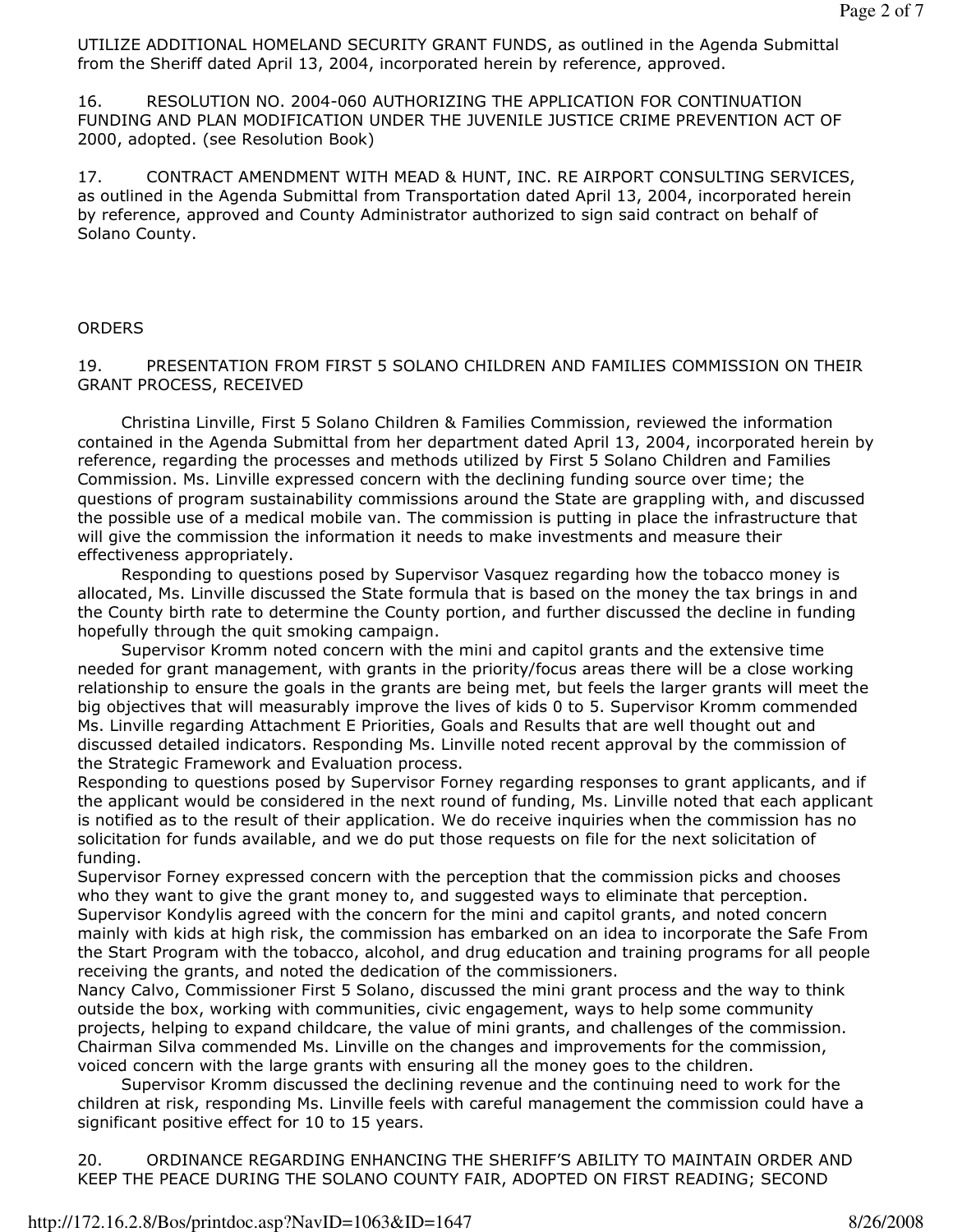## READING SET FOR APRIL 27, 2004

On motion of Supervisor Vasquez and seconded by Supervisor Kromm, the Board directed that the proposed ordinance be read by title only. So ordered by a vote of 5-0.

Chairman Silva opened the public hearing.

Kim Alexander, Deputy County Counsel, reviewed the information contained in the Agenda Submittal from her department dated April 13, 2004, incorporated herein by reference, regarding exempting the Fair Association from certain licenses and permits, establish rules and regulations for conduct on the fair grounds, and to extend an existing curfew on County owned property.

Responding to questions posed by Supervisor Kromm if these amendments would be consistent with Vallejo laws, Ms. Alexander noted yes these changes are fairly consistent with Vallejo ordinances.

Supervisor Kondylis posed questions regarding the curfew for events that run later than 10 p.m., Ms. Alexander noted the curfew is targeted at people loitering and not people that are participating at an event.

Responding to questions posed by Supervisor Kondylis regarding the fair closing at 10:00 p.m. and the curfew, Sheriff Stanton noted the different sections of the fair that close between 9 p.m. and 10 p.m., feels a 30 minute leeway is not unreasonable, the deputies do a midway sweep to get the kids to move along, and discussed the ability of the Sheriff's deputies to work with the community at the fair. The intention is to use the ordinance to deal with those that are not cooperating or are around for no apparent purpose.

Chairman Silva noted the key word in the ordinance is "loitering". If you are departing an event you are not loitering it then becomes discretionary on the enforcing agency.

Chairman Silva closed the public hearing.

On motion of Supervisor Forney and seconded by Supervisor Vasquez, the Board acted to adopted the proposed Ordinance. So ordered by a vote of 5-0.

21A. RESOLUTION NO. 2004-061 ESTABLISHING AGRICULTURAL PRESEVE NO. 1235 AND APPROVING LAND CONSERVATION CONTRACT NO. 1338 OF THE SOLANO LAND TRUST AND AUTHORIZING IT'S EXECUTION BY THE CHAIRPERSON AND DIRECTING THAT IT BE RECORDED, ADOPTED

 The Board was provided with an Agenda Submittal from the Department of Environmental Management dated April 13, 2004, incorporated herein by reference, describing the establishment of the Agricultural Preserve Application No.1338.

 Chairman Silva opened the public hearing. As there was no one who wished to speak on this matter, the public hearing was closed.

 On motion of Supervisor Kondylis and seconded by Supervisor Vasquez, the Board acted to establish Agricultural Preserve No. 1235 and to adopt the mandatory findings, and approve Agricultural Preserve Contract No.1338. So ordered by a vote of 5-0.

21B. RESOLUTION NO. 2004-062 ESTABLISHING AGRICULTURAL PRESERVE NO. 1236 AND APPROVING LAND CONSERVATION CONTRACT NO. 1339 OF HAROLD & LEONOR REED AND STANLEY & CAROL THOMPSON AND AUTHORIZING ITS EXECUTION BY THE CHAIRPERSON AND DIRECTING THAT IT BE RECORDED, ADOPTED

 The Board was provided with an Agenda Submittal from the Department of Environmental Management dated April 13, 2004, incorporated herein by reference, describing the establishment of the Agricultural Preserve Application No.1339.

 Chairman Silva opened the public hearing. As there was no one who wished to speak on this matter, the public hearing was closed.

 On motion of Supervisor Kondylis and seconded by Supervisor Vasquez, the Board acted to establish Agricultural Preserve No. 1236 and to adopt the mandatory findings, and approve Agricultural Preserve Contract No. 1339. So ordered by a vote of 5-0.

21C. SOLANO COUNTY STORM WATER MANAGEMENT PLAN, APPROVED

Chairman Silva opened the public hearing. As there was no one who wished to speak on this matter, the public hearing was closed.

 Matt Tuggle, Civil Engineer, Building Division reviewed the information contained in the Agenda Submittal from his department dated April 13, 2004, through a visual presentation, incorporated herein by reference, regarding Phase II of the County's Storm Water Management Plan.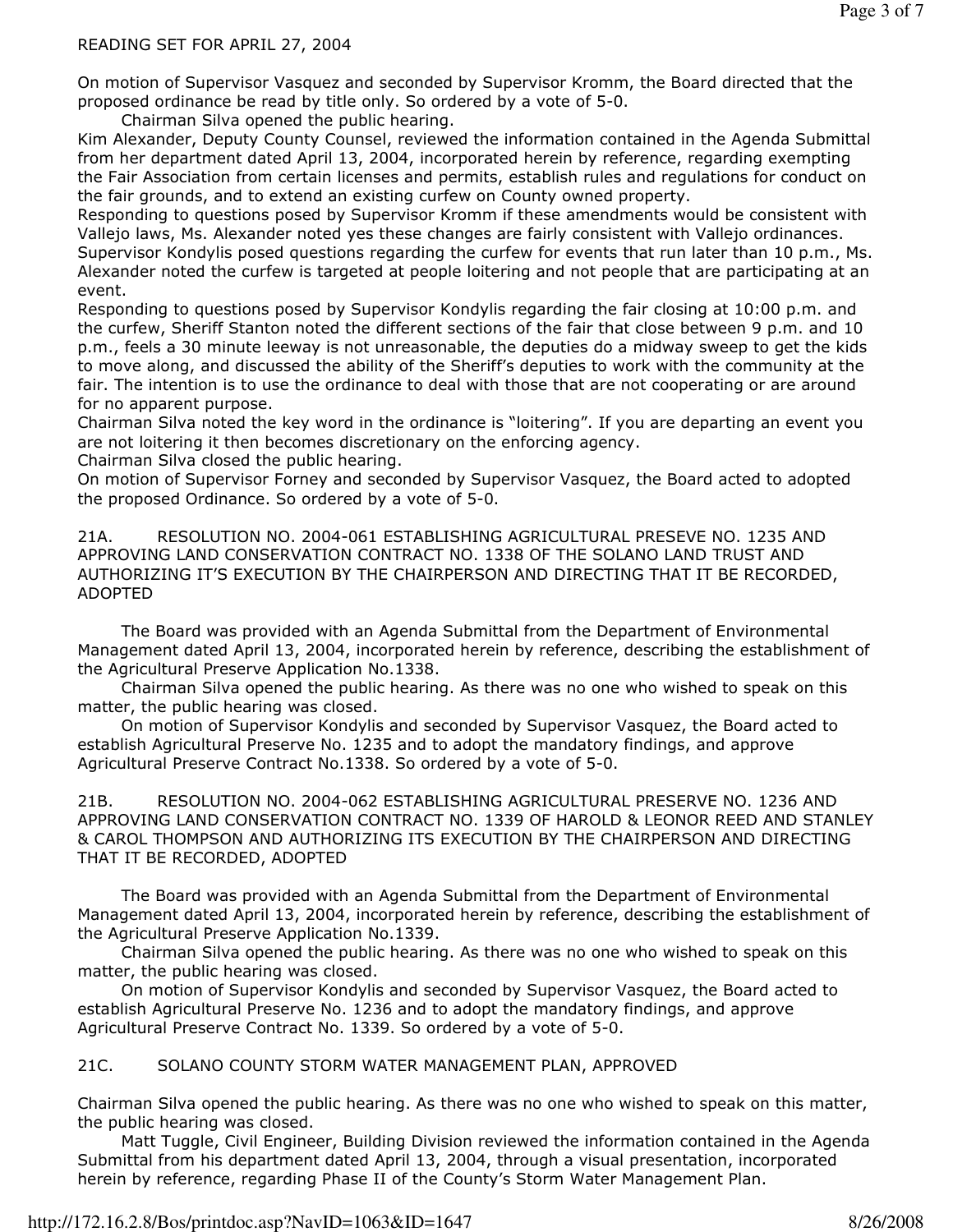Supervisor Vasquez posed questions regarding other agencies following our ordinances and guidelines, Director of Environmental Management Birgitta Corsello noted the department will be sending out notices to Solano Irrigation District, the reclamation districts, and the resource conservation districts that they must submit their proposals to the County as well as notice on grading since they are a component of the County prevention program. Ms. Corsello noted the advantages in the County with two subcommittees are already addressing watershed protection, storm water runoff and the ag waiver components.

 Mr. Tuggle continued the presentation of the Phase II, Program Requirements and the challenges the requirements present.

 Responding to questions posed by Supervisor Kromm regarding permitting the construction of a hillside house where drainage is down to a floodplain and requiring a detention basin on-site and the County not being required to monitor or check the basin for maintenance on a regular basis, and adding requirements on the property title relative to an easement for the detention basin, Mr. Tuggle noted the County only has the ability to add requirements through the Use Permit. Once the building permit is finaled, we do not go back. The requirements for future maintenance are being placed on subdivisions where each property can be assessed to fund the maintenance and cleaning of the basin. The older parcels are a problem. Ms. Corsello noted with new parcels the department will be investigating legal mechanisms for easements and drainage requirements, the issue is with existing parcels that contribute to the existing storm water management problems.

 Responding to questions posed by Chairman Silva regarding the process to issue a building permit and/or a grading permit, Ms. Corsello discussed the building permit review process from a grading and engineering standpoint to ensure there will not be drainage or runoff problems. If there were problems a detention basin would be required through the permit process.

 Chairman Silva suggested sending a copy of this plan to all title companies to ensure this is reviewed as part of title process. Ms. Corsello outlined the outreach that must be done over the next 5 years.

 Supervisor Vasquez noted there could be problems in the future with changing requirements for some of the older areas, and if there is the potential for one new property owner having to mitigate the runoff for surrounding properties, responding Mr. Tuggle noted the property owner would only have to mitigate the runoff from his own property.

 There was a brief discussion regarding down stream effects, small grant programs through the Solano County Water Agency (SCWA) and the possibility of mitigating larger problems.

 Mr. Tuggle continued the Phase II requirements – Good Housekeeping for Municipal Operations, Monitoring and Evaluation, Examples of Measurable Goals Chart, Costs of the Program, and Where Do We Go From Here.

 Supervisor Kondylis posed questions regarding mercury levels, responding Mr. Tuggle noted in the impaired water bodies there is mercury in Suisun Slough and the Suisun Marsh, and discussed determining the source of the mercury as well as other contaminates.

 There was a discussion regarding hazardous spill reports, how many components will be tied together, creation of a Water Forum to discuss joining forces with the resource conservation districts, SCAW and some of the cities to eliminate duplication of services.

 On motion of Supervisor Kondylis and seconded by Supervisor Vasquez, the Board acted to receive the presentation of the Solano County Storm Water Management Plan and to approve the plan. So ordered by a vote of 5-0.

## 21D. PROPOSED LOWER LAGOON VALLEY DEVELOPMENT SPECIFIC PLAN DRAFT ENVIRONMENTAL IMPACT REPORT REVIEWED

 Mike Yankovich, Environmental Management, reviewed the information contained in the Agenda Submittal from his department dated April 13, 2004, incorporated herein by reference, regarding the response to the Draft Environmental Impact Report (DEIR) for the proposed Lower Lagoon Valley Development Specific Plan. Mr. Yankovich began by outlining the project including residential, commercial, schools, parks and open space. Planning concerns include primary access is via Interstate 80 (I80), no access via city streets resulting in traffic problems on County roads when residents want to leave that development. The Lagoon Valley exit will be the primary access to the area via I80. This development could create the same traffic issues we are currently experiencing in the Cordelia area. The DEIR should look at the local and regional plans relative to transportation and how those are consistent with those plans. Increased use on the County roads will present incompatible uses since the County roads are used to move farm equipment. Another concern is the conversion of prime agricultural land that will be converted to residential use; the report does include some partial mitigation with a one to one trade for ag easements of other prime ag lands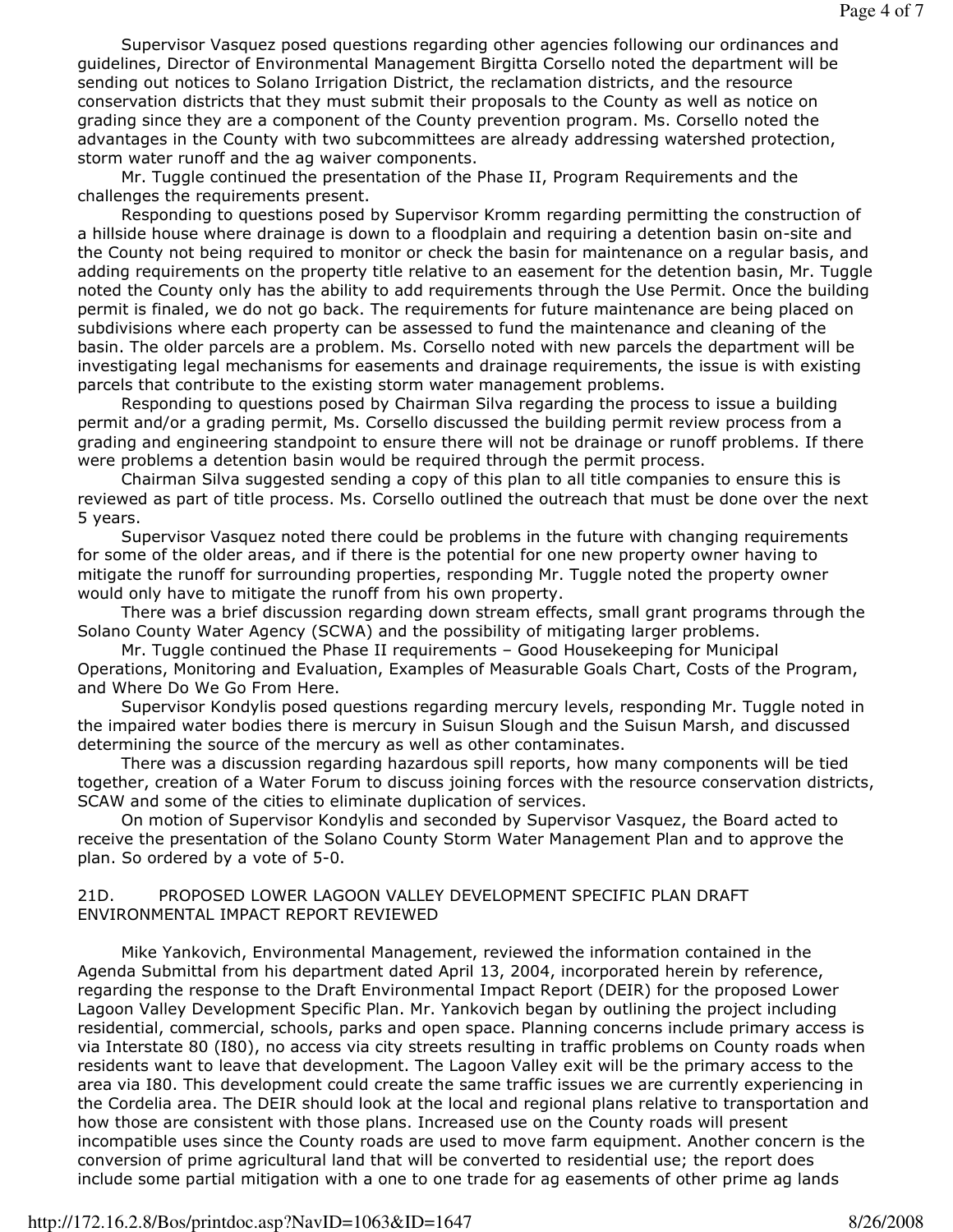that could include adjoining or other ag land that is in close proximity.

 Paul Wiese, Acting Director Department of Transportation, noted a cooperative response letter is being prepared to address the concerns in terms of the impacts to the County. Mr. Wiese showed an overhead of the area and outlined the over crossings with exits off I80, the County road system in the area that includes Cherry Glenn Road, Pleasants Valley Road, and Lyon Road. Mr. Wiese discussed the absence of a city street connecting this area to the City of Vacaville; the only way out is by I80 or the use of County roads. The development proposes to make improvements to the ramps on the over crossings that will are proposed as the primary access and exit. If the freeway is blocked the residents will use the County road system, and it appears that this would create a similar traffic situation as in Cordelia. Another major consideration would be the proposed California Drive extension, which would cross from Vacaville across I80 and tie into Cherry Glenn Road that is proposed to be completed by 2020.

 There was a brief discussion regarding actions the City of Vacaville would need to take to accomplish the California Drive extension, and impacts to the County road system.

 Mr. Wiese reviewed current traffic counts on the County roads and traffic project comparisons from the EIR. The County overall proposal is for the City of Vacaville to consider several things; to provide a viable city-to-city connector, and impacts to County roads that should be mitigated.

 Responding to questions posed by Chairman Silva regarding the I80 over crossings only being 2 lanes and the roadway leading to the over crossing be 4 lanes, Mr. Wiese noted the EIR calls for no work on the overpass itself, the proposal is for improvement to the ramps.

 Supervisor Kondylis posed questions of a notice relative to anthrax, Terry Schmidtbauer, Manager Environmental Health noted there was an anthrax outbreak in the late 1970's in the Lower Lagoon Valley that involved 50 to 60 cows that were burned. There have been no reported cases of human exposure to anthrax from soil in the United States; the World Heath Organization has stated that anthrax in soil does not pose a threat to public health.

 Donna Harr, Lagoon Valley - Fairfield, discussed many of the issues in Lagoon Valley, problems faced trying to make a living via agriculture, discussed the closure by the City of Fairfield of the frontage road on the eastern side of I80 that used to run to Paradise Valley, the anthrax outbreak, feels they have been zoned out of ag, have had part of their property confiscated for open space, discussed adverse actions against them, this has been a very long drawn out process, and noted there are two possible accesses to the development that have not be considered.

 Ellen Tucker, Friends of Lagoon Valley, likes the project, would like to see the project in a different location, noted the traffic impacts, commended the work done by staff on commenting, a project in Dixon that will be adding to traffic congestion on I80, proposed developments in Fairfield in close proximity to this project, feels the valley is very precious, and feels this is the only natural park Vacaville and Fairfield have.

 Brent Schoradt, Greenbelt Alliance, provided the Board with a letter dated April 13, 2004, incorporated herein by reference, outlining the shortcomings of the DEIR that does not adequately address the impacts of this development, and requested a re-circulated DEIR that fully addressed the traffic impacts, habitat disturbance and air quality implications of development in Lagoon Valley.

 Bob Bishop, Vacaville, feels this is a County issue since there are huge impacts on the County, feels this project could be the destruction of the last green spot between Vacaville and Fairfield, and is opposed to the project. Mr. Bishop feels there should be direct access to and from Vacaville via surface streets, voiced concern with increased traffic on County roads and added increases if this project is approved, with noise pollution, with increased pressures for development on Pleasants Valley Road, and feels if the County wants to promote agriculture this development must be stopped.

 Clif Poole, Vacaville, presented a brief history of the area when annexed, voiced concern regarding jurisdictional authority, closure of the frontage road by the City of Fairfield, noted the dedicated 800 acres in 1990 as open space around the park and the addition of more open space by the new developer, the new developer will clean up the lake, there are legitimate questions that need to be answered, but feels the project does need to move forward.

 Supervisor Kondylis noted the importance of informing the City of Vacaville of the impacts to the County and to suggest mitigation measures. The merits of the project are not up to the Board, but we must protect the County assets.

 Mr. Yankovich noted the City of Vacaville plans to make over ridding consideration on numerous impacts that cannot be mitigated.

 Supervisor Kromm posed questions regarding ratings used on the Summary of Impacts and Mitigation Measures, what levels of mitigation can the County impose to make sure the County roads are not unfairly impacted, and what if the city just adopts a Statement of Over Riding Considerations, Mr. Yankovich discussed the varying levels of significance of the impacts, the County must notify the city that the proposed impacts are considerable and hopefully some type of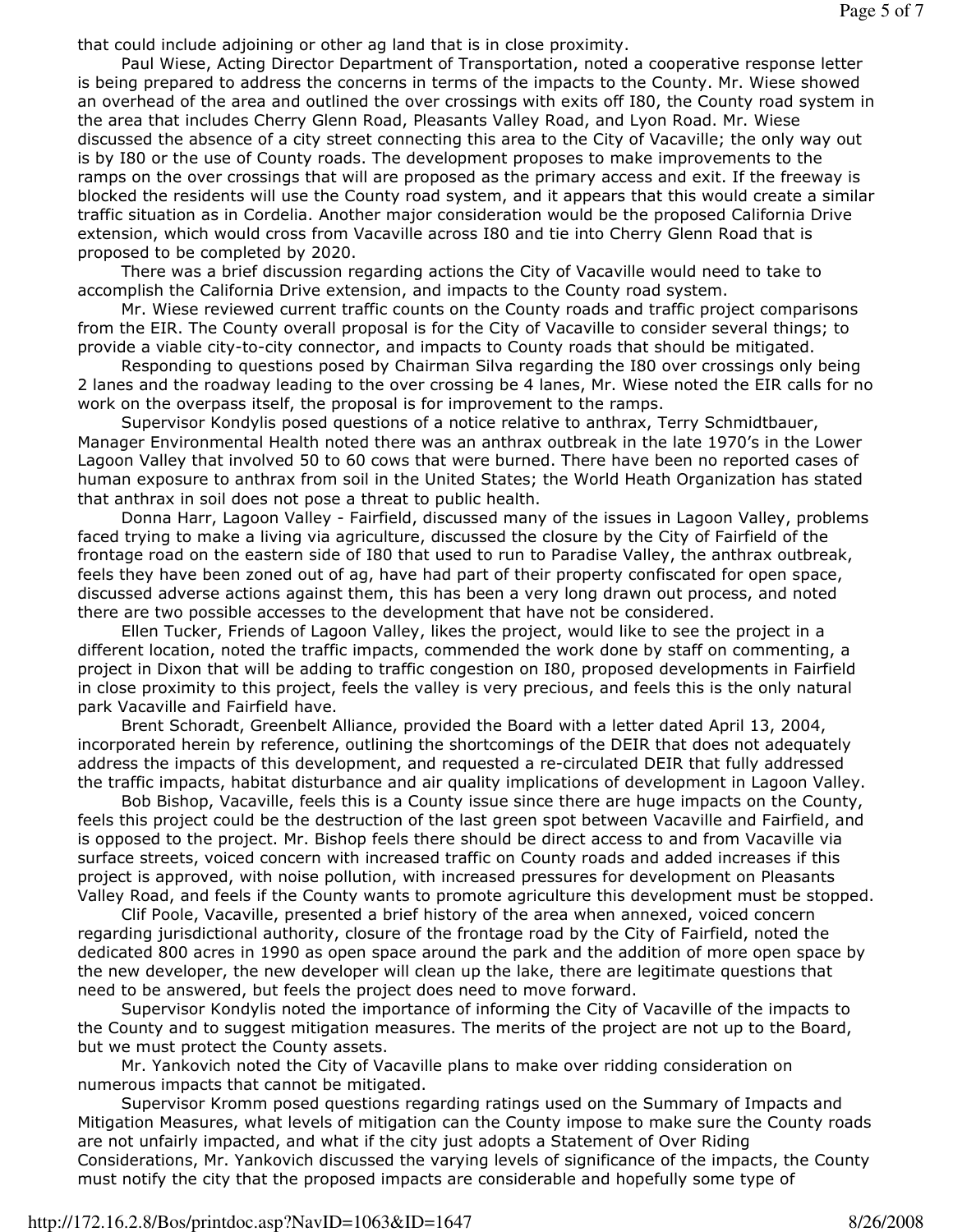resolution will be found.

Supervisor Kromm posed questions relative to the city just adopting a Statement of Over Riding Considerations, County Counsel Dennis Bunting noted the County will have to decide if we want to challenge if the over rides are appropriate. Our views and comments must be submitted all through the process to the City of Vacaville.

Supervisor Kromm posed questions regarding safety issues, mitigation for prime ag land lost, and if any other cities have policies on mitigation like this, Mr. Yankovich noted Vacaville is proposing a fire station as part of the project, there are different ratios for mitigation of using prime ag land and staff is suggesting a one to one ration,

Supervisor Kromm feels the prime ag land mitigation should be higher than one to one, and suggested a 3 or 4 to 1 for land adjacent to the city, and feels air quality issues should also be stressed.

Ms. Harr requested the Board to look at the development on its own merits, the need to consider the big picture, and to recognize the resulting benefits to the County in terms of an identity. This development will attract other quality developments to the area.

Supervisor Kromm briefly discussed vernal pools, the mitigation that must be done in the Habitat Conservation Plan, and the jobs housing balance, commenting Mr. Yankovich noted work with the Army Corp of Engineers, the Habitat Conservation Plan will provide the ratios to mitigate the vernal pools and the City of Vacaville is involved in the development of the plan. Mr. Yankovich discussed the surveys done for the vernal pools and the required mitigation. The job housing balance is done through other agencies and the DEIR does not look at that.

Supervisor Kondylis commented on air pollutants and emissions, park and ride lots, and feels ceramic logs only should be required for indoor an/or outdoor fireplaces.

Chairman Silva noted it would be unusual for the County to respond to a community EIR unless there is direct impact to the County, Lagoon Valley has been annexed to the City of Vacaville and it is their responsibility to control what goes on there, voiced concern on the major impacts on I80 and I680 with this and other future developments. Chairman Silva would like to have a review of what the impacts will be to I80, how a 4 lane road runs up to a 2 lane over crossing without traffic accommodations, would like to revisit the closure of the frontage road on the East side of I80, and asked the DEIR to look at the impacts of traffic on County roads.

Supervisor Kromm discussed the air quality issues listed as significant and unavoidable after mitigation, the Sacramento basin being an EPA non-attainment zone, and the potential for major transportation funding cuts if there are not major air quality improvements in the Sacramento Basin. A laudable goal for new development would be for zero net degradation of air quality, and there are a number of ways communities can approach that. The County cannot be approving projects leaving significant air quality issues unmitigated.

There was a brief discussion regarding air pollution and mitigation measures in other parts of the State, and to address the issues during development of a project to avoid problems later. Supervisor Vasquez noted the County will be notifying the City of Vacaville that there are impacts out there that need to be mitigated, the number 1 concern in the County is traffic, the County is responsible for pubic health and the high asthma rate in the County, the need for the County to comment on the things that add to the asthma rates. The cities and the County need to work together to ensure the quality of life for all the citizens of Solano County.

Ms. Corsello noted there are two issues that would be initiated from Environmental Management the land use plan and how it relates to traffic, and the air quality and the cumulative impacts to the air quality basin. Typically the County letters would not include much detail in terms of mitigations measures; we may comment on measures being proposed or possibly suggest some further refinement. The Board will have one more opportunity when the final EIR is issued to determine if the County concerns have been addressed adequately.

Mr. Wiese noted comments from the Department of Transportation suggested mitigation measures for the transportation element would be to mitigate the impacts to the County road system by providing a connection from this subdivision to the rest of the city via a city street, to a look at the unavoidable impacts on some County roads by looking at issues dealing with safety. These suggestions would be done in very generic terms.

Responding to questions posed by Supervisor Kondylis regarding the desirability of a park-and-ride lot to help mitigate traffic, Mr. Wiese noted that could be included in the comments.